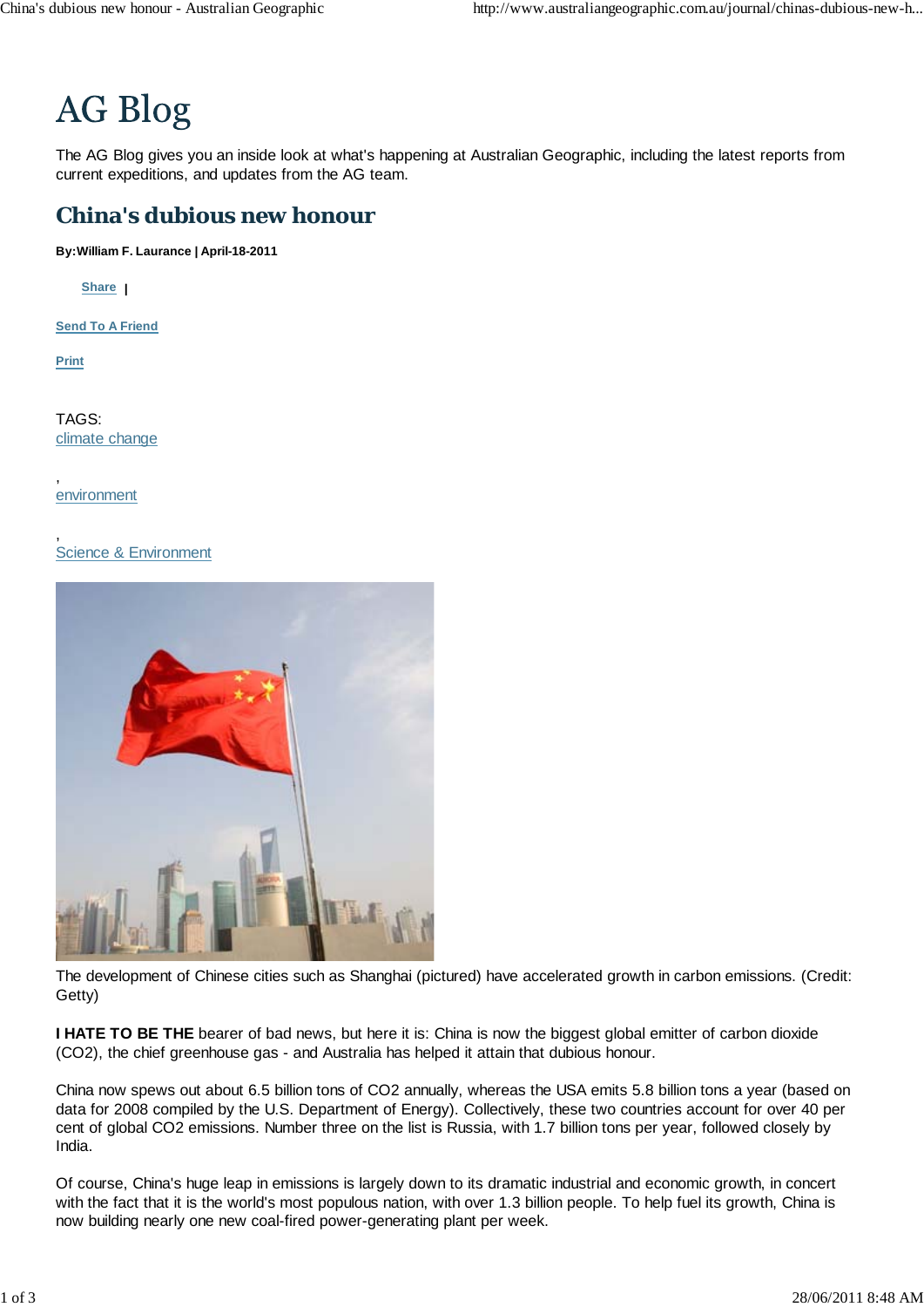# **Export commodity**

That's bad news for the environment, because coal is the most carbon-dense of all fossil fuels, producing significantly more carbon dioxide than electricity generated from oil or gas. Emissions from renewable sources, such as hydroelectricity, nuclear, solar and wind are roughly a hundred times lower again.

And where does China get its coal? Much of it comes from Australia. Black coal is Australia's biggest export commodity, accounting for 23 per cent of the country's total exports. Over a 12-month period from 2008-2009, 25 million tonnes of Australian coal was shipped to China, representing almost a tenth of Australia's coal exports. This will grow further as China struggles to meet its rapidly escalating energy demands.

And don't be fooled for one second about phrases like 'clean coal'. At present, there's no such thing. Many modern coal-fired generating plants have scrubbers (technically called 'electrostatic precipitators') to help remove soot and sulphur dioxide in their emissions. But these scrubbers don't do a thing to reduce CO2 emissions.

Trapping and storing CO2 is technically feasible but enormously expensive, both in terms of dollars and energy consumption. So far, not a single commercial coal-fired generating plant in the entire world is removing CO2 from its emissions. Another way to look at CO2 emissions - perhaps the fairest way - is on a per-capita basis. Again, things are surprisingly bad for Australia: it ranks worst in the world. On average, each Aussie produces 20.8 tonnes of CO2 per year.

## **Little excuse**

That beats out the yearly per-capita emissions of other top polluters, including the USA (19.2 tonnes), Canada (17.3 tonnes) and Saudi Arabia (16.6 tonnes). And unlike the USA and Canada, Australia doesn't have to content with frigid winters, which require large quantities of energy for heating (much of Saudi Arabia's emissions come from large-scale petroleum production).

What does all this mean? For starters, it highlights the fact that Australia has much scope to increase its energy efficiency and reduce its CO2 emissions. A market-based carbon tax is probably the most effective way to achieve this.

This would put the onus on heavy industries such as steel manufacturing and coal-fired electricity generators (which supply 80 per cent of Australia's energy) to cut their emissions, while promoting cleaner energy sources, industries and eco-friendly technologies.

In addition, it suggests Aussies shouldn't be too holier-than-thou when criticising countries like the USA. There's no doubt that Americans need to clean up their act - with just 2 per cent of the global population they're gobbling up a quarter of all petroleum supplies. But as the world's worst per-capita CO2 polluter and as one of the leading global exporters of dirty coal, Australia should be sitting in the sin bin right beside them.

Share | *William Laurance is Distinguished Research Professor and an Australian Laureate at James Cook University in Cairns, Queensland. He also holds the Prince Bernhard Chair in International Nature Conservation at the University of Utrecht, Netherlands.* Rate this Blog 1 star 2 stars 3 stars 4 stars 5 stars Average Rating: 3 stars Send To A Friend Print TAGS: climate change

,